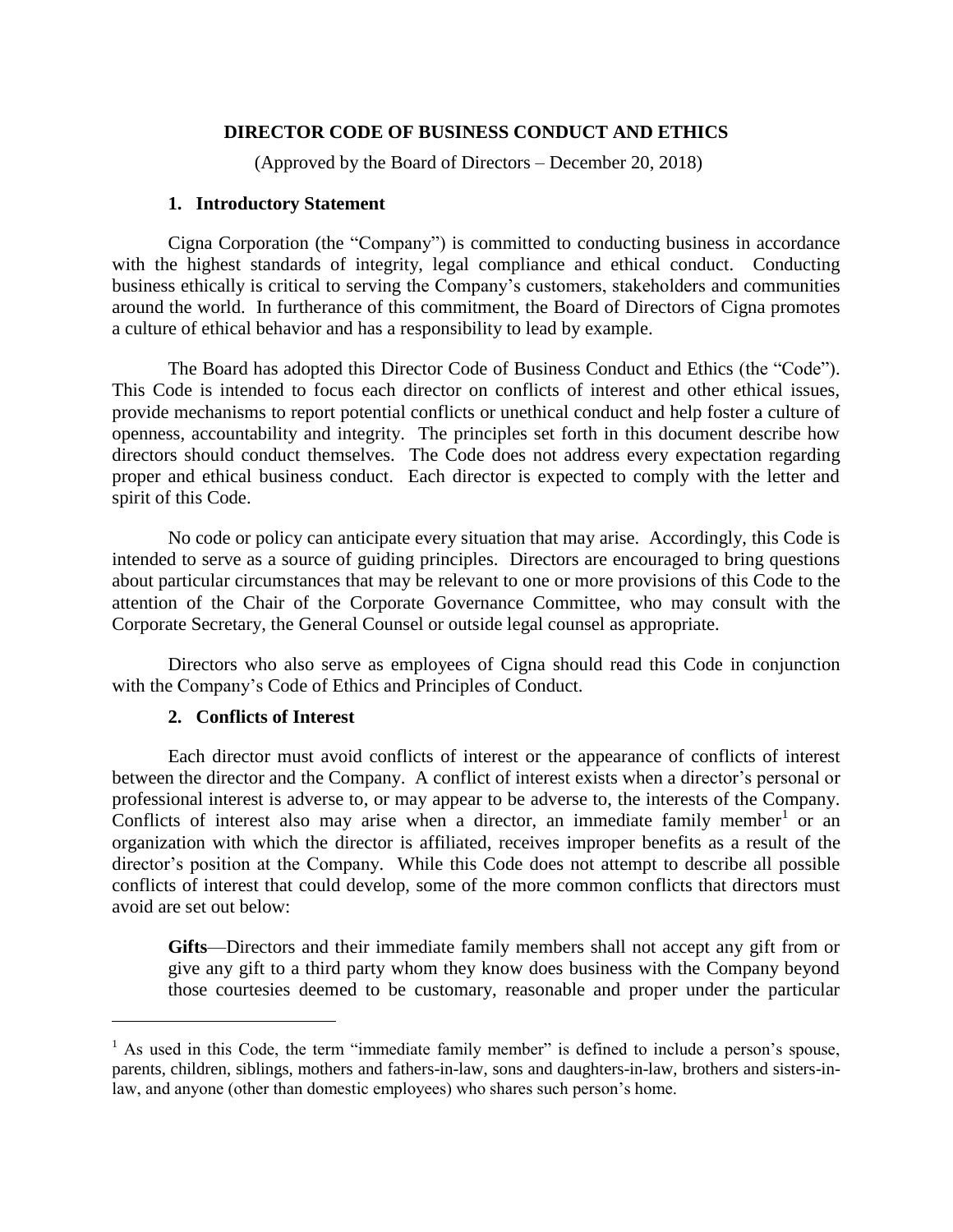circumstances. The purpose of gifts in a commercial setting, including entertainment, is to establish goodwill and develop beneficial business relationships. Inexpensive gifts of a promotional nature or social invitations that are considered customary, reasonable and proper under the business circumstances (such as a business meal) may be accepted. However, directors must not:

- Accept or give anything as a "quid pro quo" (as part of an agreement to do, or not to do, anything in return for the gift);
- Accept or give any gift of cash or cash equivalents in a business context (such as gift certificates, loans, stock, stock options, etc.); or
- Participate in any activity that the director knows would cause the person or party offering or receiving the gift or entertainment to violate any law, rule, regulation or the specific ethical standards of their own employer.

A director should refuse any gift that is offered to influence the director's actions as a member of the Board or where the acceptance of the gift is likely to create the appearance of a conflict of interest.

**Compensation from Non-Company Sources**—Directors may not accept compensation, in any form, for services performed on behalf of the Company from any source other than the Company.

**Business Relationships**—Directors may not engage in any conduct or activity that disrupts or impairs the Company's relationship with any third party with whom the Company has or is seeking to establish a business relationship.

**Loans to Directors**—Directors may not accept any loan or other form of credit from the Company.

If a director believes he or she has an actual or potential conflict of interest with the Company, the director shall notify the Chair of the Corporate Governance Committee as promptly as practicable and shall in any event not participate in any decision by the Board that in any way relates to the matter that gives rise to the conflict of interest.

# **3. Corporate Opportunities**

Directors owe a duty of care and loyalty to the Company. Directors are prohibited from (i) taking for themselves opportunities that are discovered through the use of corporate property, information or position, (ii) using corporate property, information or position for personal gain, or (iii) competing with the Company for business opportunities. Directors also are prohibited from directing anyone else to such a business opportunity. Directors cannot participate in a personal transaction with the Company or one of its subsidiaries without first notifying and obtaining the approval of the Chair of the Corporate Governance Committee.

# **4. Confidentiality**

Directors have access to the Company's most sensitive information. Each director, during his or her term, and after leaving the Board, must maintain the confidentiality of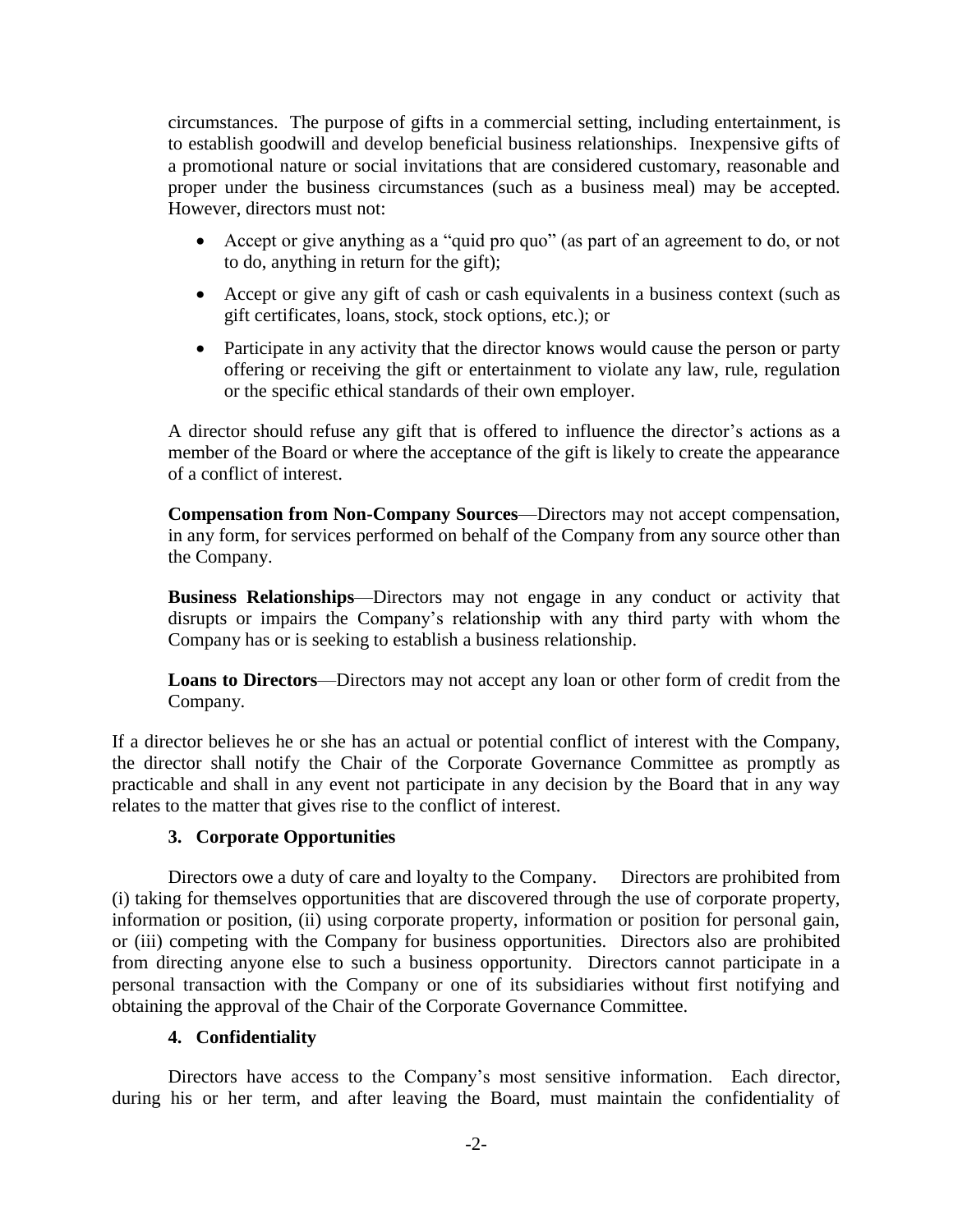information entrusted to him or her by the Company and any other confidential information about the Company that comes to him or her, from whatever source, in his or her capacity as a director, except to those people who have an appropriate reason to have access to the information. For purposes of this Code, "confidential information" includes all non-public information that might be of use to competitors, or harmful to the Company or its customers, if disclosed or the disclosure of which would otherwise violate the obligations of the Company or applicable law.

### **5. Compliance with Laws, Rules and Regulations**

Directors shall comply with the laws, rules and regulations applicable to them as directors of the Company, including without limitation, the applicable provisions of state and federal securities laws. Transactions in the Company's securities are governed by the Company's Securities Transactions and Insider Trading Policy. Directors may not trade in securities issued by any company while in possession of material, non-public information about that company. In addition, directors may not disclose material, non-public information to others who might use it for trading or might pass it along to others who might trade.

## **6. Fair Dealing**

The Company's reputation for ethical behavior is critical to its success. Directors must observe the highest ethical standards and act with integrity and honesty to promote an environment that encourages the Company's officers and employees to sustain and enhance the Company's reputation and treat each other, as well as customers, business partners and competitors, with fairness and respect. Directors shall not take unfair advantage of anyone through manipulation, concealment, abuse of privileged information, misrepresentation of material facts, or any other unfair-dealing practice.

### **7. Protection and Proper Use of Company Assets**

Directors should protect the Company's assets and ensure their responsible use. Directors are responsible for overseeing the Company's policies to ensure that the Company's assets are used only for legitimate business purposes. Directors shall not use Company assets for their personal benefit or gain.

# **8. Reporting Illegal or Unethical Behavior**

Directors should promote ethical behavior and support an environment in which the Company encourages employees to speak to their managers, supervisors or other appropriate personnel about observed illegal or unethical behavior, and whenever necessary, about the appropriate course of action in a particular situation. Directors should also ensure that the Company clearly informs and enforces its policy that all employees that the Company will not tolerate retaliation for reports of misconduct made in good faith. Directors shall communicate any suspected violations of this Code, including any violation of law or governmental rule or regulation, promptly to the Chair of the Corporate Governance Committee.

# **9. Enforcement of the Code of Business Conduct and Ethics**

All reported violations of this Code will be investigated by the Board, or by a person or persons designated by the Board. The Board shall determine whether a violation of this Code